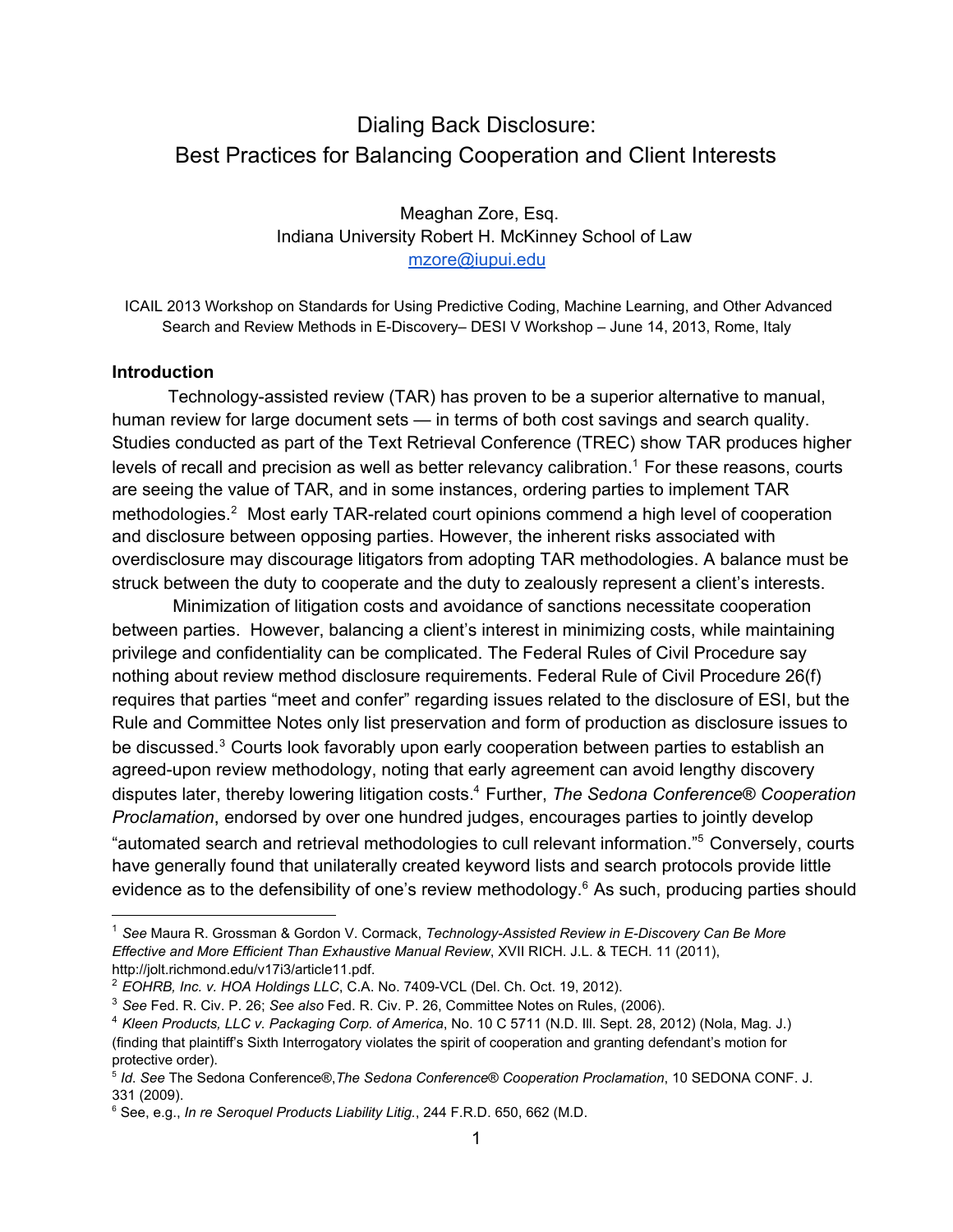be prepared to disclose their intended method of review and proposed search terms with opposing counsel who seek to reach agreement on these issues.

#### **Recent Court Decisions**

Recent court decisions regarding the use of TAR expand producing parties' disclosure requirements beyond discussions of keywords and review methodologies. In *Da Silva Moore*, the landmark electronic discovery decision that first recognized the appropriate use of predictive coding, Judge Peck advised the producing party "to give [their] seed set, including the seed documents marked as nonresponsive to plaintiff's counsel," should they choose to utilize predictive coding.<sup>7</sup> Later, Judge Peck noted that he considered the producing party's transparent process, which included disclosing both the responsive and nonresponsive documents that comprised the seed set, as a factor in finding that the use of predictive coding was appropriate. **8** Taking cooperation a step further, the court in *In re Actos Products Liability Litigation*, approved a case management order that included the joint initial review of a random selection of five hundred non-privileged emails conducted by members of both the producing and requesting parties. 9

In contrast, traditional linear review imposes no expectation on producing parties to disclose nonrelevant documents or share their review protocol. The court in *Lockheed Martin Corp. v. L3 Communications Corp.*, found that "documents containing instructions about how to conduct the search and what specifically to search for are opinion work product."<sup>10</sup> Similarly, in *Burroughs Wellcome Co. v. Barr Laboratories, Inc.*, "the court agree[d] with plaintiff that the compilation of search results reflects the legal strategy of counsel."<sup>11</sup> Judge Miller, in *In Re: Biomet M2a Magnum Hip Implant Products Liability Litigation*, saw no need for "counsel from both sides to sit in adjoining seats while rummaging through millions of files that [have not] been reviewed for confidentiality or privilege."<sup>12</sup> Even Judge Peck, while praising the producing party's high level of transparency, recognized that "not all experienced ESI counsel believe it necessary

<sup>10</sup> *Lockheed Martin Corp. v. L3 Communications Corp.,* 2007 WL 2209250, \*10 (M.D. Fla. July 29, 2007).

Fla. 2007) ("[W]hile key word searching is a recognized method to winnow relevant documents from large repositories, use of this technique must be a cooperative and informed process. Rather than working with Plaintiffs from the outset to reach agreement on appropriate and comprehensive search terms and methods, AZ undertook the task in secret."); Principle 2.05, Seventh Circuit Electronic Discovery Committee, *Seventh Circuit Electronic Discovery Pilot Program, Phase One*: October 1, 2009 MAY 1, 2010 7 (2009), available at http://www.insd.uscourts.gov/News/7thphase%20one.pdf [hereinafter

Pilot Program]; *Victor Stanley, Inc. v. Creative Pipe, Inc.*, 250 F.R.D. 251, 260, 262 (D. Md. 2008); *William A. Gross Construction Associates, Inc. v. American Manufacturers Mutual Insurance Co.*, 256 F.R.D. 134, 136 (S.D.N.Y. 2009).

<sup>7</sup> *Da Silva Moore v. Publicis Groupe SA*, No. 11 Civ. 1279(ALC)(AJP), 2012 WL 607412 (S.D.N.Y.) Feb. 24, 2012) (Peck, Mag. J.) (approving predictive coding protocol)(citing Andrew Peck, *Search, Forward: Will Manual Document Review and Keyword Searches Be Replaced by ComputerAssisted Coding?*, L. TECH. NEWS (Oct. 1, 2011). *8 Id*.

<sup>9</sup> *See* Case Management Order: Protocol Relating to the Production of Electronically Stored Information ("ESI") 616, *In re Actos (Pioglitazone) Prods. Liab. Litig.*, MDL No. 6:11md2299 (W.D. La. July 27, 2012)*.*

<sup>11</sup> *Burroughs Wellcome Co. v. Barr Laboratories, Inc.*, 143 F.R.D. 611, 624 (E.D.N.C. 1992).

<sup>12</sup> Order, *In re: Biomet M2a Magnum Hip Implant Prods. Liab. Litig.*, NO. 3:12MD2391 (N.D. Ind. Apr. 18, 2013). See - Principle 1.02, Pilot Program.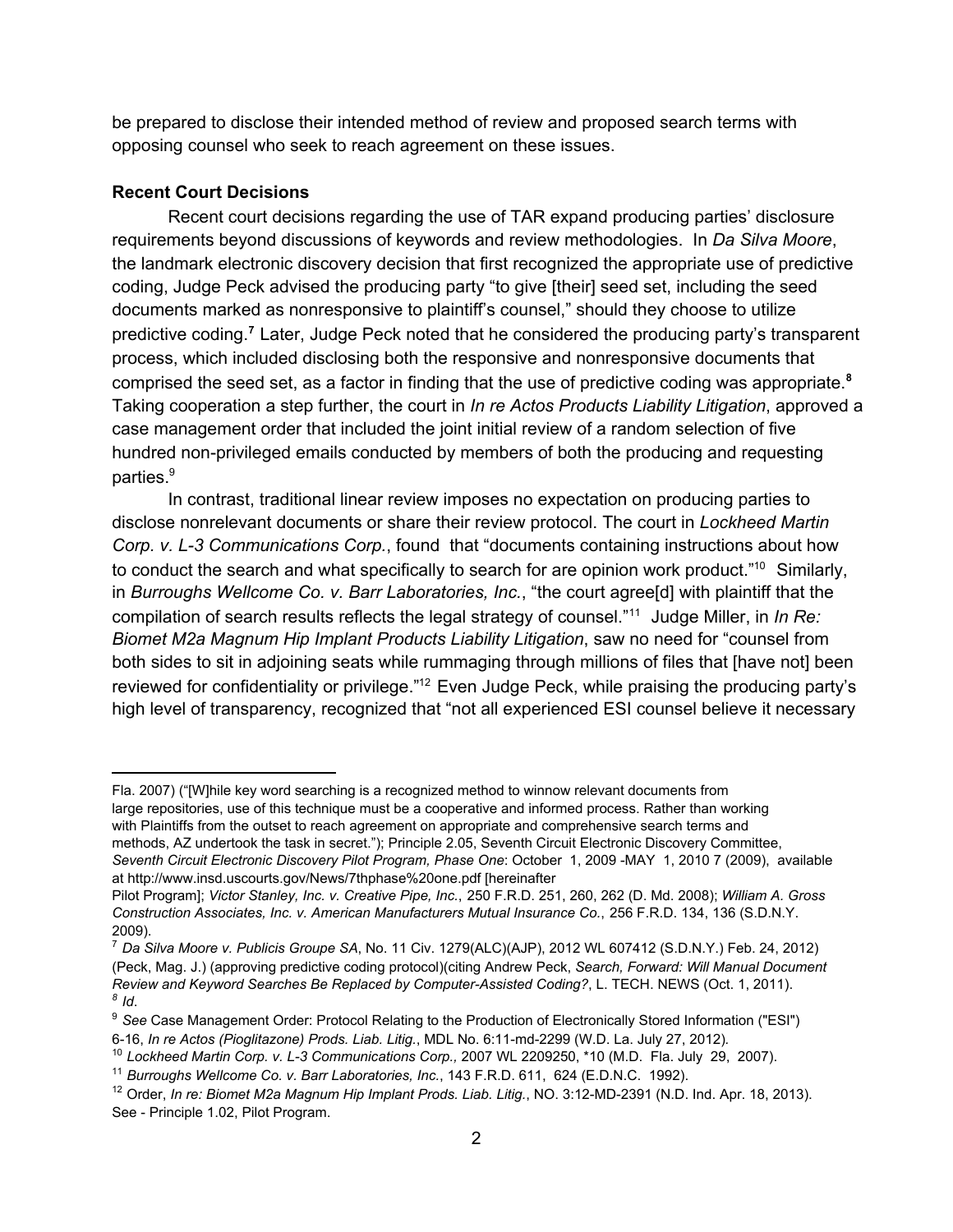to be as transparent as [the producing party] was willing to be in *Da Silva Moore*." 13

## **Alternative Methods for Establishing Transparency**

The aforementioned conflict of interest created by TAR's increased transparency expectations and the Model Rule of Professional Conduct 1.6(c), which requires lawyers to make reasonable efforts to prevent unreasonable disclosures of client information, alarm many legal practitioners.<sup>14</sup> Thus, the acceptable threshold for transparency between opposing parties should stop short of dissuading the responding party from implementing a TAR methodology. As an alternative to disclosing their seed set, review protocol, or iterative process, opposing parties should:

1) meet early to establish protections for inadvertently disclosed documents;

2) rely on sampling and the Federal Rules of Civil Procedure 26(g) and 34(b)(2) for assurance of the review method's completeness; and

3) as a last line of defense utilize third-party neutrals and in-camera review of specific contentious documents when relevancy calibration concerns arise.

#### I. Establish Protections

As an initial step, the parties should seek a court order under Fed. R. Evid. 502(d), which protects the producing party from waiving privilege on any inadvertently disclosed documents, both in the current matter and any other federal or state matter.<sup>15</sup> The Advisory Committee's Note on subsection (d) states that, "the court order may provide for return of documents without waiver irrespective of the care taken by the disclosing party; the rule contemplates enforcement of 'clawback' and 'quick peek' arrangements as a way to avoid the excessive costs of pre-production review for privilege and work product."<sup>16</sup> Failure to obtain a 502(d) order may put a producing party at risk for malpractice.<sup>17</sup> Once these initial protections are in place, the parties should consider how to best implement a defensible review methodology that does not overly expose the producing party to disclosure risks.

## II. Rely on Sampling

Statistical sampling has been recognized as a defensible tool for many uses in electronic discovery.<sup>18</sup> Federal Rule of Civil Procedure  $34(b)(2)$  provides that absent a timely objection, the

<sup>13</sup> *Da Silva Moore v. Publicis Groupe SA*, No. 11 Civ. 1279(ALC)(AJP), 2012 WL 607412 (S.D.N.Y.) Feb. 24, 2012) <sup>14</sup> MRPC Rule 1.6(c) ("A lawyer shall make reasonable efforts to prevent the inadvertent or

unauthorized disclosure of, or unauthorized access to, information relating to the representation of a client").

<sup>15</sup> *See* Fed. R. Evid. 502(d) ("A federal court may order that the privilege or protection is not waived by disclosure connected with the litigation pending before the court — in which event the disclosure is also not a waiver in any other federal or state proceeding").

<sup>16</sup> *See also* Fed. R. Evid. 502(d), ADVISORY COMMITTEE NOTE, (2008).

<sup>17</sup> *See* Barkett, John M., *More on the Ethics of EDiscovery: Predictive Coding and Other Forms of ComputerAssisted Review*,

*<sup>&</sup>lt;*[http://law.duke.edu/sites/default/files/centers/judicialstudies/TAR\\_conference/Panel\\_5Original\\_Paper.pdf>](http://www.google.com/url?q=http%3A%2F%2Flaw.duke.edu%2Fsites%2Fdefault%2Ffiles%2Fcenters%2Fjudicialstudies%2FTAR_conference%2FPanel_5-Original_Paper.pdf&sa=D&sntz=1&usg=AFQjCNHUlbz03E0x1IX4myQDaVLCEJK10Q) (visited May 8, 2013).

<sup>18</sup> *Da Silva Moore v. Publicis Groupe*, No. 11 Civ. 1279 (ALC) (AJP), 2012 WL 607412, (S.D.N.Y. Feb. 24, 2012); Case Management Order: Protocol Relating to the Production of Electronically Stored Information ("ESI") 616, *In*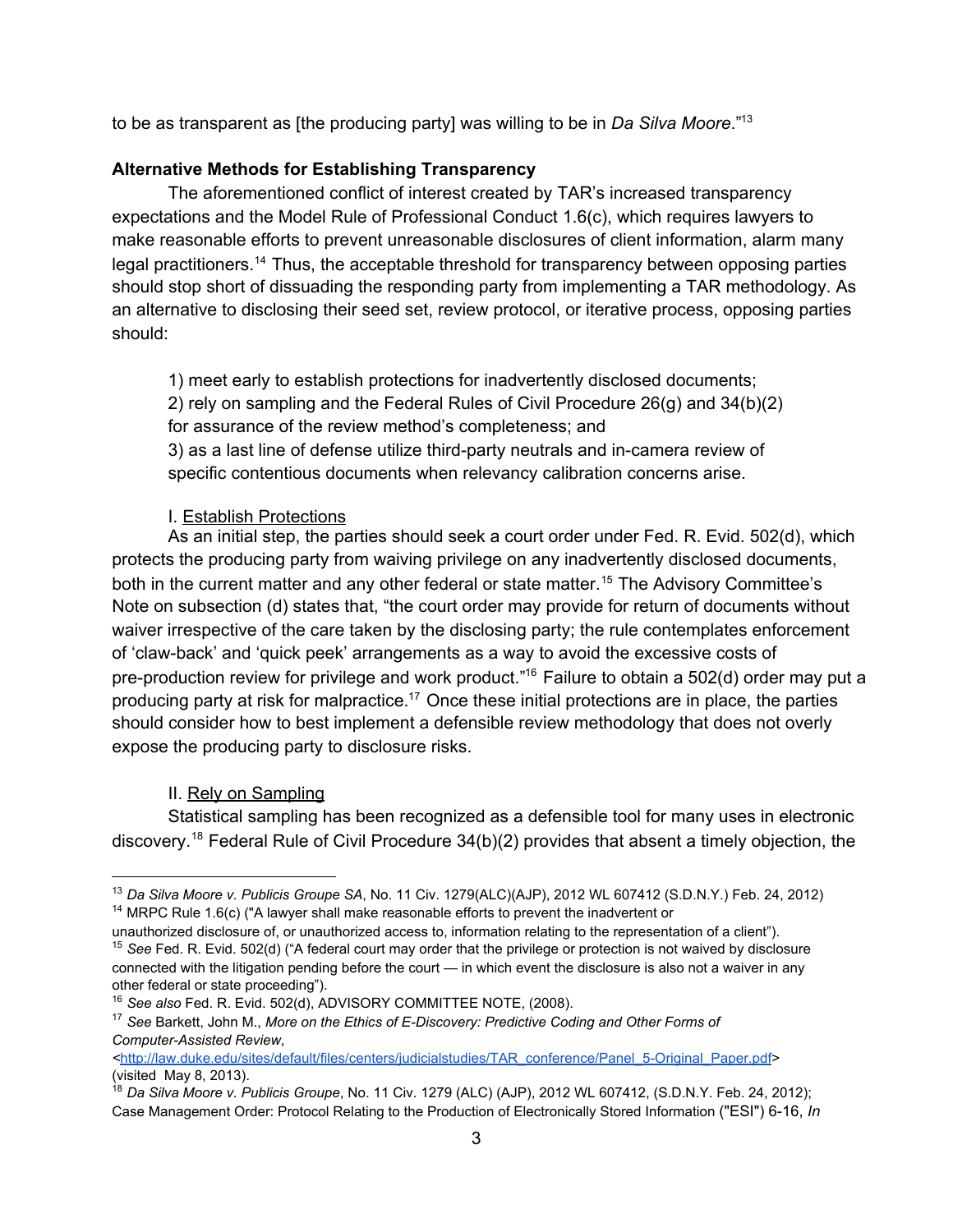producing party must produce all documents to a request.<sup>19</sup> Thus, rather than relying on the current trend of sharing all non-privileged documents used in the training sets and jointly making relevancy determinations, transparency should be established through reliance on anonymized metrics in conjunction with the assurances set forth in Rule  $26(q)(1)(B)$ , that the producing party's disclosures are "complete and correct".<sup>20</sup> In doing this, the producing party, codes a statistically valid sample of the data universe for relevancy and privilege. The relevant, non-privileged document population is then produced to opposing counsel for review and feedback. Results of the statistical sample provide insight for both parties as to the composition of the document universe and can be used to set benchmarks for the review. The requesting party can use this information to validate current search terms, suggest new ones, or make suggestions regarding the creation of the initial seed set. Further, the parties can use the information from the sample to set mutually agreeable thresholds for recall and precision. Upon review completion, the producing party should review a statistically valid sample of the discarded documents, as well as the documents determined to be relevant. The discarded document sample will show if any documents highly relevant to either the claims or defenses of the case were excluded from the production set. The production set sample serves as a quality control measure ensuring that confidential and privileged documents are removed and no large sets of irrelevant documents exist within the production set. A discrepancy analysis, where the producing party reviews documents with relevancy determinations made by the technology that differ from the determination made by the human reviewer for accuracy, could be conducted as a final measure of the systems' efficacy. Sharing the statistical results of these quality control methods (as opposed to the sample sets) with interested opposing counsel serves as an alternate means of assurance that no relevant documents were missed during the TAR.

#### III. In-Camera Review

Third-party neutrals and in-camera reviews of specific documents or sensitive case-related materials can serve as a final means of illustrating the defensibility of one's TAR methodology or settling relevancy calibration concerns. In *EEOC v. Original Honeybaked Ham Co.*, where Plaintiffs were required to turn over their personal email, text messages, and social media information, the court took special steps to protect the plaintiffs' private information.<sup>21</sup> Here, the court ordered the parties to jointly define the parameters of discoverable data. The plaintiffs submitted their login credentials to a court-appointed special master who accessed their digital information for in-camera relevancy review. Upon completion of the in-camera review, Plaintiffs assessed relevant documents culled out by the court for privilege and created a privilege log. The scope of required disclosure in *Honeybaked Ham* requiring plaintiffs to reveal passwords and allow access to private data is concerning. However, the court's use of neutral special masters and in-camera reviews, which provide an effective alternative to broad, open

*re Actos (Pioglitazone) Prods. Liab. Litig.*, MDL No. 6:11md2299 (W.D. La. July 27, 2012); *Kleen Products LLC v. Packaging Corporation of America,* No. 10 C 5711 (N.D. Ill. Sept. 28, 2012).

<sup>&</sup>lt;sup>19</sup> See Fed. R. Civ. P. 34(b)(2)(B)-(C).

 $20$  Fed. R. Civ. P.  $26(g)(1)(B)$ .

*<sup>21</sup>Equal Employment Opportunity Comm'n v. Original Honeybaked Ham Co. of Georgia*, No.

<sup>11-</sup>cv-02560-MSK-MEH (D. Colo. Nov. 7, 2012); See Richards v. Hertz Corp., 100 A.D.3d 728, 953 N.Y.S.2d 654 (App. Div. 2012).